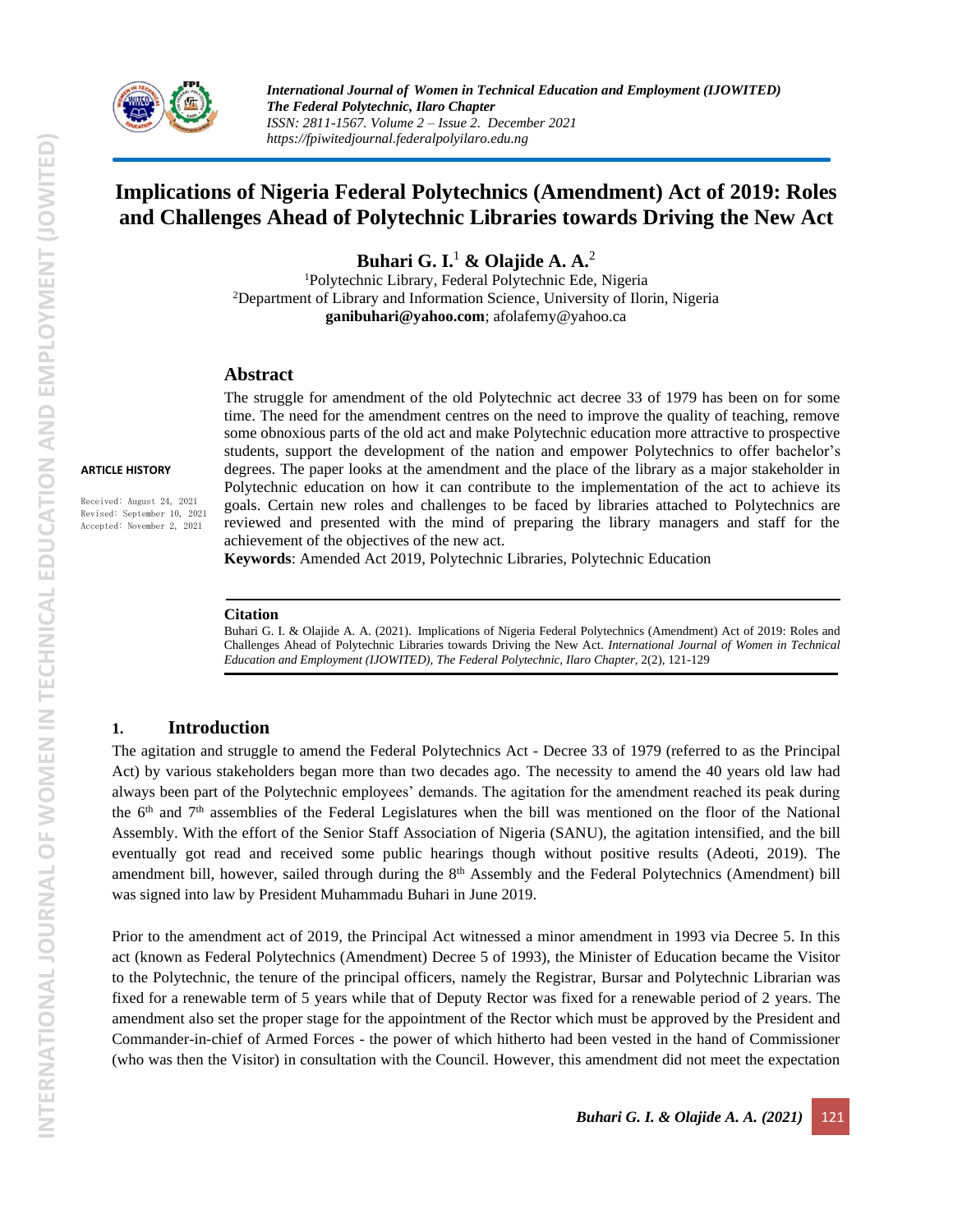

of the stakeholders who looked towards fundamental and radical changes that would facilitate the attainment of the Polytechnic goals and objectives in meeting the country's need for technological advancement.

The new Act "The Federal Polytechnic (Amendment) Act 2019" came into being through the efforts of the Academic Staff Union of Polytechnics (ASUP), Senior Staff Association of Nigerian Polytechnics (SSANIP), as well as late Senator Mallam Ali Wakili (the initiator of the bill), sought to reposition the Nigerian Polytechnic System. It makes provision for enhancement in the quality of learning, the relevance of Polytechnic education and foster employability of Polytechnic graduates.

### **2. Review**

Indeed, the need to amend the bill was long overdue if Nigerians dream of technological emancipation of the country will be realized. It was generally believed that a law that is as old as 40 years could no longer meet the yearnings and aspirations of today's stakeholders. Afolayan (2011) believed that the law establishing the Polytechnic, as it was, before the amendment, is retrogressive and outdated - a form of neocolonialism as well as repressive to technological innovations. This predicament, according to Afolayan (2011) accounted for the reason why the Polytechnics continued to witness brain drain and unappealing to both staff and students. Given great impediment, the principal Act establishing Polytechnics had been to the development of the technological education, there was therefore urgent need to amend the Act to remove those aspects that negate the effect of government investment in the sub-sector.

This ugly and unhealthy situation bedevilling the Polytechnic education sub-sector formed the basis upon which ASUP premised her long agitation to amend the act enacted in 1979 under the Military administration of General Olusegun Obasanjo. This amendment, the union believed will throw up the modern-day Polytechnic that would serve as the brain behind the technological emancipation of Nigeria.

Agreeing with the fact that the Nigerian Polytechnics had not been able to achieve their primary objective of being agents of technological emancipation of the country, Otache (2019) stated that the Polytechnic sector in Nigeria is faced with a lot of challenges, which have prevented the Polytechnics from delivering on their mandate of producing high-quality technical manpower required for technological advancement and self-reliance of the country. Consequently, it became necessary to amend the bill establishing the Polytechnics in Nigeria as the structure as provided for under the principal act is inimical to the attainment of the Polytechnic goal.

It is an indisputable fact that the level of development of any nation depends largely on its technological advancement. Also, the honour, respect, and dignity a nation is accorded in the comity of nations are proportional to its advancement in the field of science and technology. Sharing the same view with ASUP, Afolayan (2011) pointed out that the inadequacies in the enabling act establishing Polytechnics in Nigeria accounted for the slow pace of technological development in the country compared with other developing nations of the world.

Adeoti (2019) equally believed that the principal act deserved an amendment because of the perceived maladministration in the Polytechnics. According to him, the maladministration was a result of the gaps, inconsistencies, ambiguities, and overlaps in the principal act which turned the rectors into "Lords of the Polytechnics". Due to these weaknesses in the extant legal framework, the Polytechnics were at the mercy of the Rectors who assumed the positions of "fill in the gaps", especially in areas where the principal act remains silent and/or unclear. This resulted in a wide range of conflicts and administrative differences within the Polytechnic sector.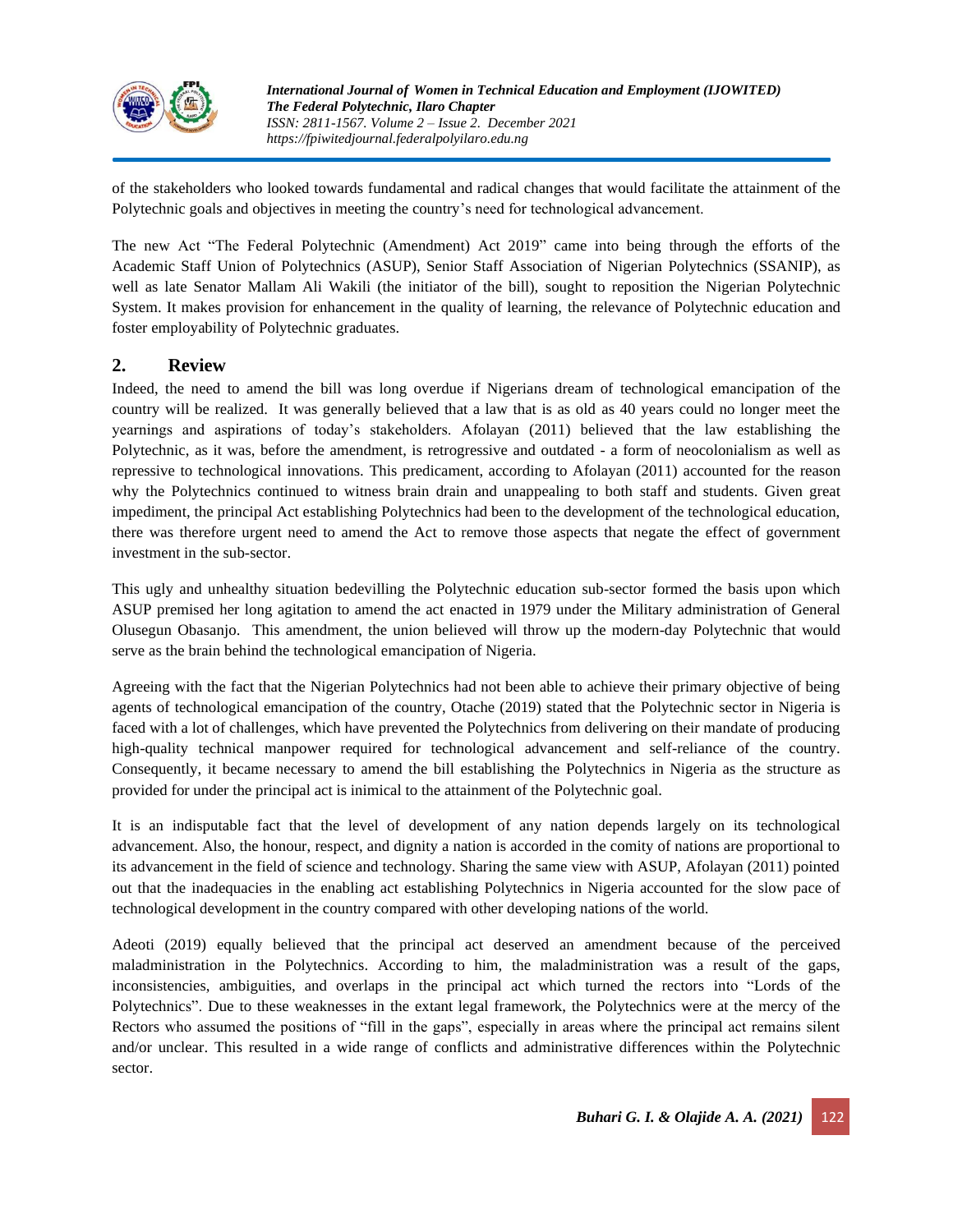

*International Journal of Women in Technical Education and Employment (IJOWITED) The Federal Polytechnic, Ilaro Chapter ISSN: 2811-1567. Volume 2 – Issue 2. December 2021 https://fpiwitedjournal.federalpolyilaro.edu.ng*

### **Fundamental Changes in the New Polytechnic Act of 2019 and its Implications**

There are new fundamental provisions in the amendment act to reposition, revolutionize and put technical education on the path of economic and industrial growth in Nigeria. The amendments introduced into the new Act are targeted at ensuring peace, progress, and sustainable development of technological education in Nigeria.

The Federal Polytechnic Amendment Act of 2019 now introduces a clear, specific, and unambiguous category of manpower that the Polytechnics can now produce in the course of their instructions and training. The principal Act has been silent on the category of manpower that the Polytechnic can produce as it only stated inter alia in Section 2 (1)(a) "to provide full-time or part-time courses of instruction and training". Adeoti (2019) however traced the history of how "middle level" manpower became the function of the Polytechnics to 2006 when the Federal Government made a pronouncement to the effect that Yaba College of Technology and Kaduna Polytechnic would be upgraded to City Universities while other Polytechnics would be merged to the nearest universities as their campuses. Consequently, the Gray Longe Presidential Technical Committee for the Consolidation of Tertiary Institutions was set up. The report of the Committee which recommended that the Polytechnics should concentrate on the training of middle-level manpower was accepted by the Government, and this eventually foreclosed the desire to consolidate higher institutions in Nigeria.

The Polytechnics are now empowered to produce middle and high-level manpower in various fields of disciplines – technology (engineering courses like mechanical, civil, computer, building), science or applied science (science laboratory technology, computer science, mathematics, statistics), financial (e.g. banking, insurance, accounting), environment (Architecture, Urban and regional planning,), management (business administration, secretarial or office technology practice), agriculture and other programmes relevant to the needs of the development of Nigeria. The Federal Polytechnics (Amendment) Act of 2019 (herein referred to as the Amendment Act) clearly defined the functions of Polytechnics in Section 2(1)(a) of the Amendment Act, "to provide full-time or part-time courses of instruction and training to produce middle and high-level manpower." This new provision, according to Adeoti (2019) is similar to Section 1(3)(6) of the Federal Universities of Technology Act 2004 CAP F23, and by implication, the Polytechnics should start thinking of mounting Master of Technology (MTech) and PhD programmes. This is in line with what is obtainable in the UK where the concept of Polytechnics originated from, and up to when they were renamed as universities in 1992 by the Further and Higher Education Law, the Polytechnics offered diplomas and degrees up to PhD level. In a similar vein, and relying on the Adamu Yabani Report of 1999, Polytechnics in South Africa were empowered to award degrees in 1993, while still running the diploma programmes. Further, in Europe and America, to be precise, Polytechnics in Italy and the US are offering PhD programmes in different academic disciplines.

Canvassing appropriate role, in line with the desire of the new Polytechnic act, Afolayan (2011) stated that the dynamic nature of the modern-day economy, as well as the global technological advancement, no longer have room for middle-level manpower, but rather skilled high-level manpower. Coincidentally the new Federal Polytechnics (Amendment) Act of 2019 which confers the function of producing middle and high-level manpower on Nigerian Polytechnics conforms with the National Policy of Education (2013) as it affects tertiary education. Section 5 Subsection 80 defines tertiary education as "the education given after Post Basic Education in institutions such as universities and inter-university centres, and institutions such as colleges of education, monotechnics and Polytechnics and other specialized institutions …". Sub-Section 81(a) stipulates that "the goals of tertiary education shall be to contribute to national development through high-level manpower training".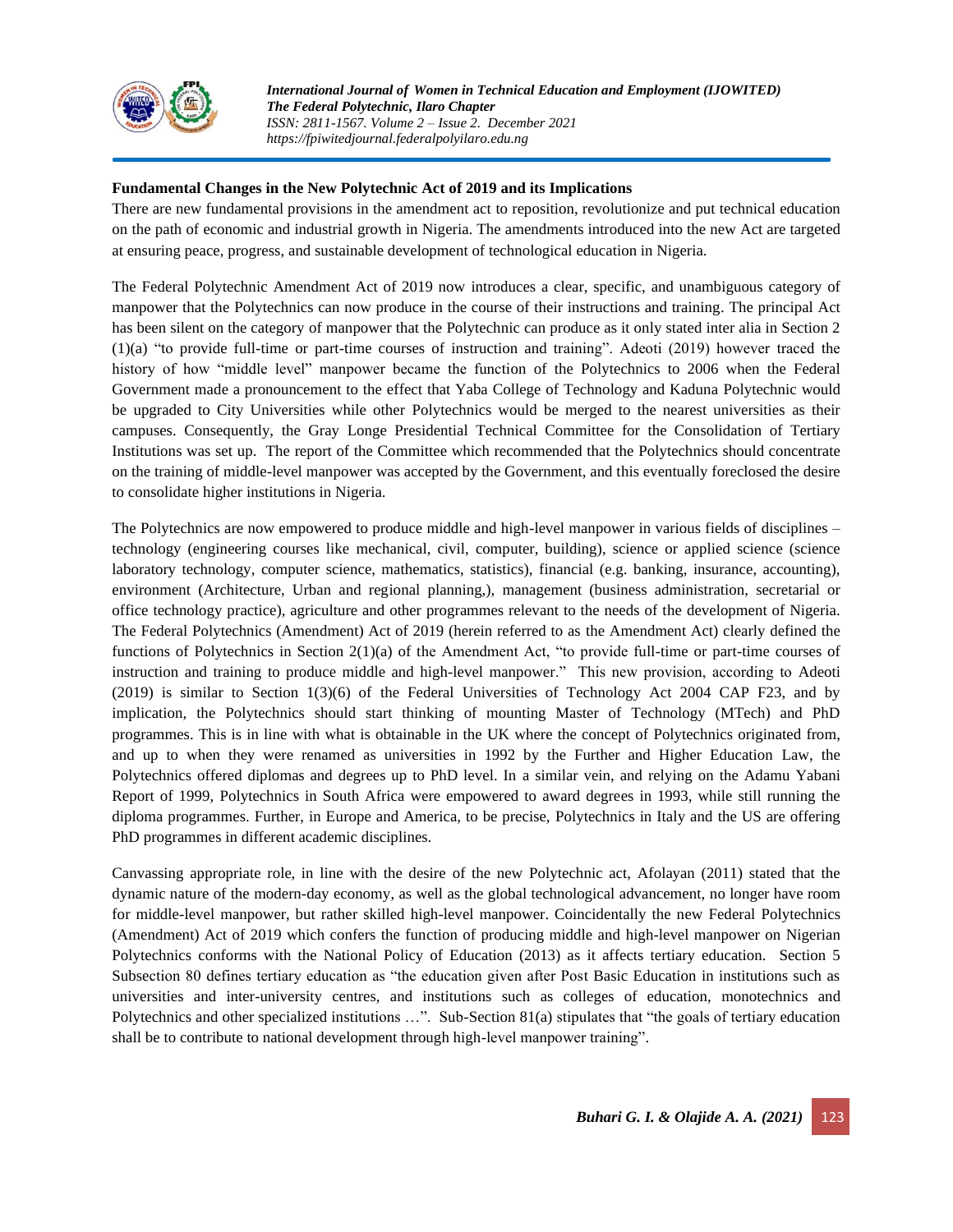

Given the above provisions and expert opinions cited above, there is no doubt that the stage is now set for the Nigerian Polytechnics to commence mounting degree programmes in their various institutions since the legal framework had settled that. Recommending suitable structural policies for the nation's technological education, Afolayan (2011) suggested that the Polytechnic should be made to produce both middle level and higher-level manpower as it is currently being practised in USA and Britain. This means that the Polytechnics will change to degree-awarding institutions.

Buttressing the implication of the new Polytechnics Amendment Act, Otache (2019) believed that Polytechnics can be enabled by law to award Bachelor of Technology (B.Tech). He emphasized that upgrading of Polytechnics to universities is practicable in Nigeria because it has happened successfully in other countries such as the United Kingdom. The British government, in response to the challenges of industrialisation and the need for self-reliance, had to convert the Polytechnics to universities.

To engender quality decisions that would facilitate the attainment of short and long terms goals and objectives of Polytechnic education in Nigeria the membership of the Governing Council under the new Act has been rationalized such that internal members outnumbered external members. With eight members from within the Polytechnic system as against five from outside, it is expected that the Governing Council would formulate policies and programmes devoid of the political consideration that take care of personal interests rather than public interests. Such policies and programmes will not be inimical to the growth and development of the Polytechnics and by extension the attainment of technological goals of the country. By this arrangement, the Amendment Act now shifts power back to the Polytechnics, now that those appointed based on political patronage is less than the members from within the Polytechnic system as provided for in Section 3(2)(2) of the new Polytechnic Act.

Under the Amendment Act, the President and Commander-in-Chief of the Armed Forces now become the Visitor to the Polytechnics which hitherto had been under the watch eyes of the honourable minister for education. Issues relating to Polytechnic education generally must be brought to his attention. This implies that the neglect that Polytechnic education suffered over the years is over as quick intervention of the President is guaranteed especially in cases of staff-management crisis. Since development can only take place in an atmosphere of peace, it is believed that the Polytechnic sector would also enjoy relative peace since the crisis emanating from it would receive immediate Presidential attention. All bucks now end on the President's table as far as Polytechnic education is concerned. As the Visitor, the President and Commander-in-Chief of the Armed Forces would now be held responsible for whatever becomes the state of Polytechnic education in Nigeria.

The tenure of Polytechnic principal officers is now pegged at a single term of five years from the previous two terms of four years for the rector and two terms of five years for the registrar, the bursar, and the Polytechnic librarian. The deputy rector's terms are now four years instead of a renewable term of two years. This arrangement is similar to what is obtainable in the university system. It is envisaged that peace, orderliness and sanity will now be restored in the Polytechnic community as leadership change will move fast especially in the face of leadership that is perceived to have exhibited highhandedness.

The appointment of Heads of Departments, Deans, including the deputy rectors is now by-election. The power of appointment had been vested directly or indirectly in the hands of the rector before. While the HODs are elected by all the academic staff in each department, the deans are elected by all the lecturers in the school/faculty. In the case of deputy rectors, their election is by the academic board - membership of which has now been enlarged to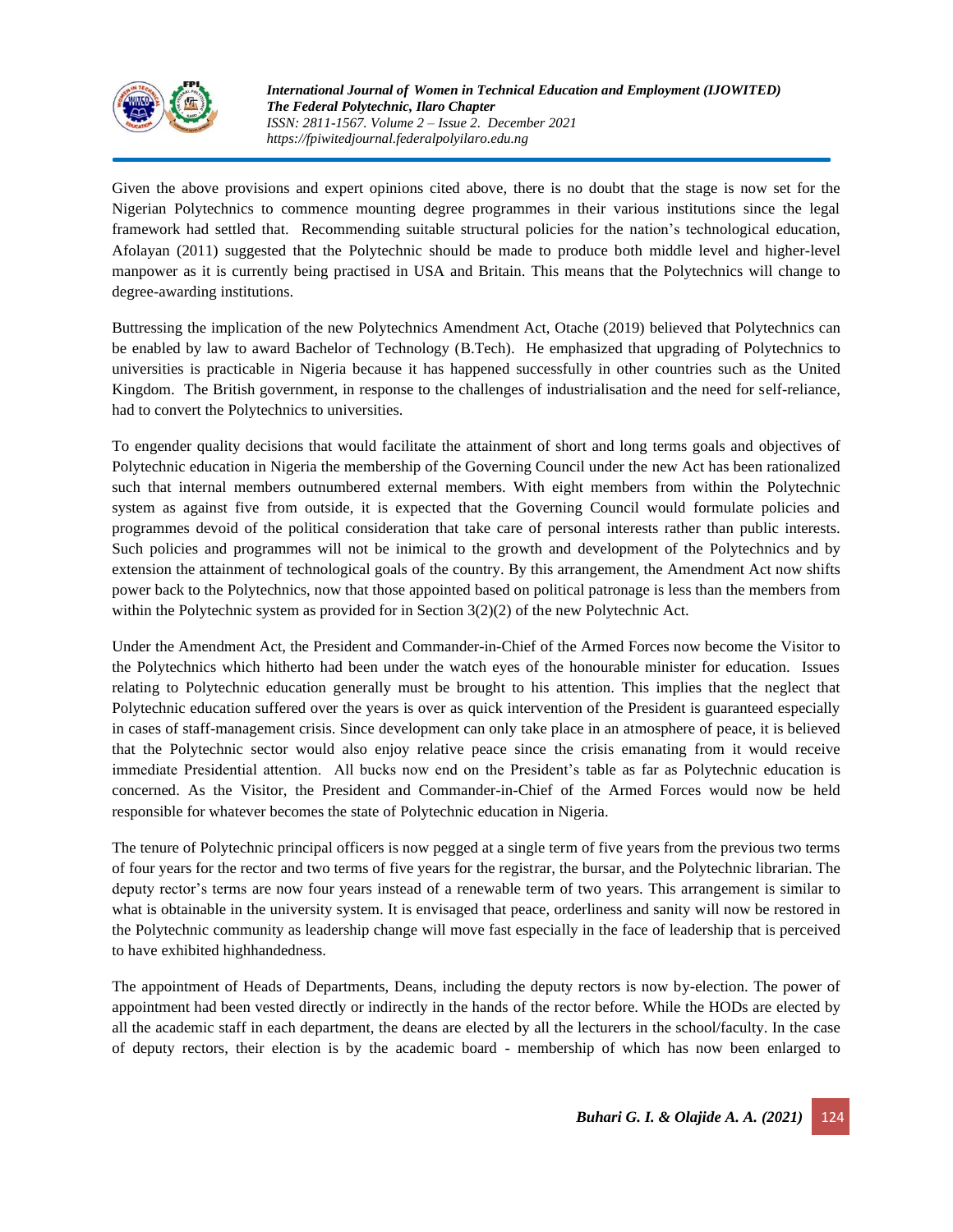

*International Journal of Women in Technical Education and Employment (IJOWITED) The Federal Polytechnic, Ilaro Chapter ISSN: 2811-1567. Volume 2 – Issue 2. December 2021 https://fpiwitedjournal.federalpolyilaro.edu.ng*

accommodate all chief lecturers as it is the practice in the universities where all professors are members of the senate.

This new provision and arrangement have moderated the power of the rectors as chief executives of various Polytechnics and returned power to every member of the Polytechnic community through the democratization of the leadership emergence at various levels in the Polytechnic except that of the rector whose appointment is approved by the President and Commander-in-Chief of Armed Forces as Visitor to the Polytechnics. Now that the power of appointment is vested in the people, it is expected that many staff who eye one position or the other will now exhibit good conduct and characters to merit and win the hearts of their colleagues. This will surely have a positive impact and multiplier effect on the entire system as it will facilitate a productive lecturers/student's relationship.

The retirement age of Polytechnic academic and non-academic staff has now been pegged at 65 years like their counterparts in the universities. This will ensure the preservation and retention of the experienced lecturers in the system. Apart from nurturing students to maturity and being able to stand alone, the younger lecturers will also be mentored to be able to easily take over from the old and experienced lecturers at retirement. Such an arrangement will also quicken the process of technological emancipation of the country.

The management committee now extended from five or six principal officers to now include all deans and directors in the Polytechnic. This expansion will bring about wider consultations that will translate to a generally acceptable decision-making process. Decisions emerging from such a body will be better since two good heads are better than one. Such arrangements also reduce the influence and moderate the power of rectors. If the extended management committee channels all her energy towards the growth and development of the Polytechnic, it would not be long before the Polytechnic reaches its goal of transforming the country into a technological nation.

The composition of the Polytechnic congregation which involves all staff who possesses at least first degree, or its equivalent is an attempt to provide an opportunity for members of staff to express themselves and participate in the running of the institution through their power of the vote to elect representatives that would take part in the selection process of the Polytechnic principal officers. It is also a forum for the Management to articulate the thought and ideas of every member of staff on a certain decision that would affect the well-being of the institution. The essence of this democratization process is to give power to the community members and to engender their full participation in the affairs of their institution now that the whole world has embraced democracy as a way of life.

## **3. Roles, Challenges and the Way Forward**

### **Roles and Challenges Ahead of Polytechnic Libraries**

- Library and information canters have become the backbone of modern society as it provides the means to the development process of every segment of the society apart from being an important Centre of cultural heritage, to promote thinking ability, to educate people, to enlighten people, to know the world and helps to buildup human networking (Kumar, 2016). Newer and higher quality of services is expected of the Polytechnic library with a view of improving the quality of academic work imposed on Polytechnics by the provision of high-level manpower.
- Actualising the new status of Polytechnics is not going to be without some new roles and challenges to various organs, units and school/faculty/departments to meet up with the new responsibilities. The areas that will be of paramount immediate action is new roles, mandate, accreditation requirements; upgrade in teaching, research and technology; upsurge in staff and students' population with an attendant increased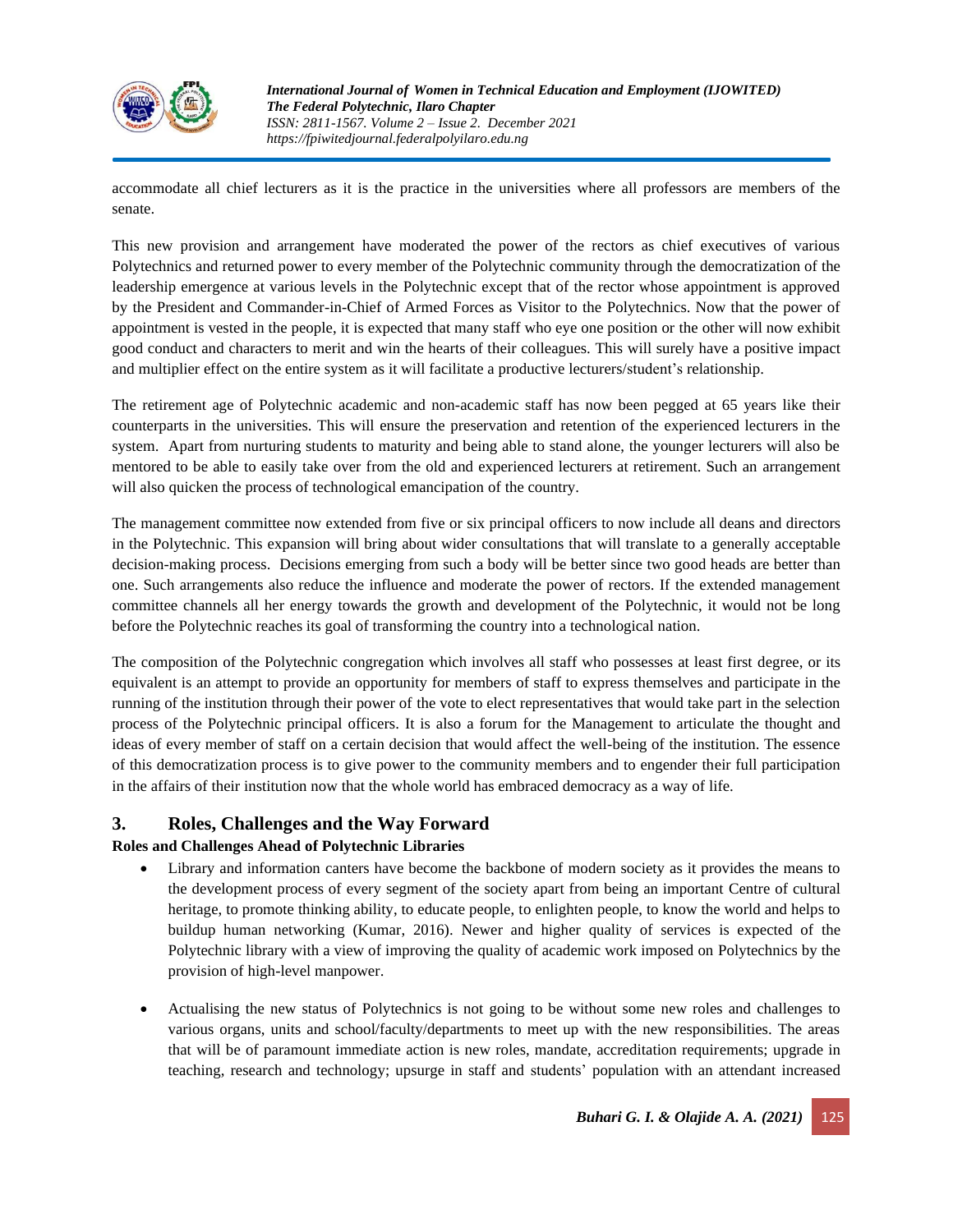

need for funding, infrastructures, tools, space, library staff strength, training and retraining. Florida Library Association (2015) highlighted some valuable roles of academic libraries to include information resources provision, partners in teaching and curriculum, builders of community, research partners, enduring values and making education to be affordable. Other necessities that would facilitate the requirement of running a "Bachelor's degree" awarding status institution library in conformity with what is obtainable all over the world must also be properly taken care of. Among these various organs is the library which is very important and has been described as the heart of the institution in any higher education setting.

- The first major role that Polytechnic library must embark upon is strong advocacy, enlightenment and sensitization campaigns among the stakeholders in the Polytechnic sector. The focus of the campaigns will be to ensure the prompt realization of the objectives of the new Polytechnic Act and the need to reposition the Polytechnic libraries to meet the challenges brought about by structural, technical, and academic adjustment in the Polytechnic course of training and instructions. American Library Association (2016) reiterates that library professionals promote opportunities for individuals and progress for communities since libraries today are less concerned about what they have for people and more about what they do for and with people.
- The second role to be performed is the provision of quality information sources and resources for use. Information is the stimulus of all the thoughts and actions of living creatures, and it is regarded as a prerequisite for the functioning of modern society because success in every area of human endeavour is premised on its intelligent use (Bamgbose  $\&$  Etim, 2015). The library must rise to provide information in the right quality and quantity to support the training of high-level manpower.
- Section 10 (3) of the Polytechnic (Amendment) Act provides that the Polytechnic Librarian shall be responsible for the administration of the Polytechnic library and the coordination of library services in the teaching units of the Polytechnic. By implication, the various departments and faculties must be properly served by the library through the provision of adequate human and material resources. Other important roles expected of a Polytechnic library under the envisaged status of a degree-awarding institution include:

Research collaboration: there is growing recognition of the importance and contribution of librarians in research teams/projects. The higher level ordered research expected of high-level manpower institutions will involve librarians more than ever for it to be successful. Foutch (2016) claimed that faculty and librarian collaboration has been identified as a successful approach to complete project/research.

- Greater information resources: Greater and larger quality and quantity of information in the area of research, collaboration, sponsorships and networking should be provided by the library. This is necessary to allow the Polytechnic staff to develop themselves, contribute more meaningfully to society, and promote growth in academics and innovations. Academic library has been described as highly dependable in pushing the frontier of knowledge through various cutting edge library services (Folorunso & Lucky, 2016).
- Polytechnic library as learning enterprise: Polytechnic libraries must move from mere information repositories to become learning enterprises centres. As a learning enterprise centre, it means the library must give what the users want, take library services to users, support the research needs of users and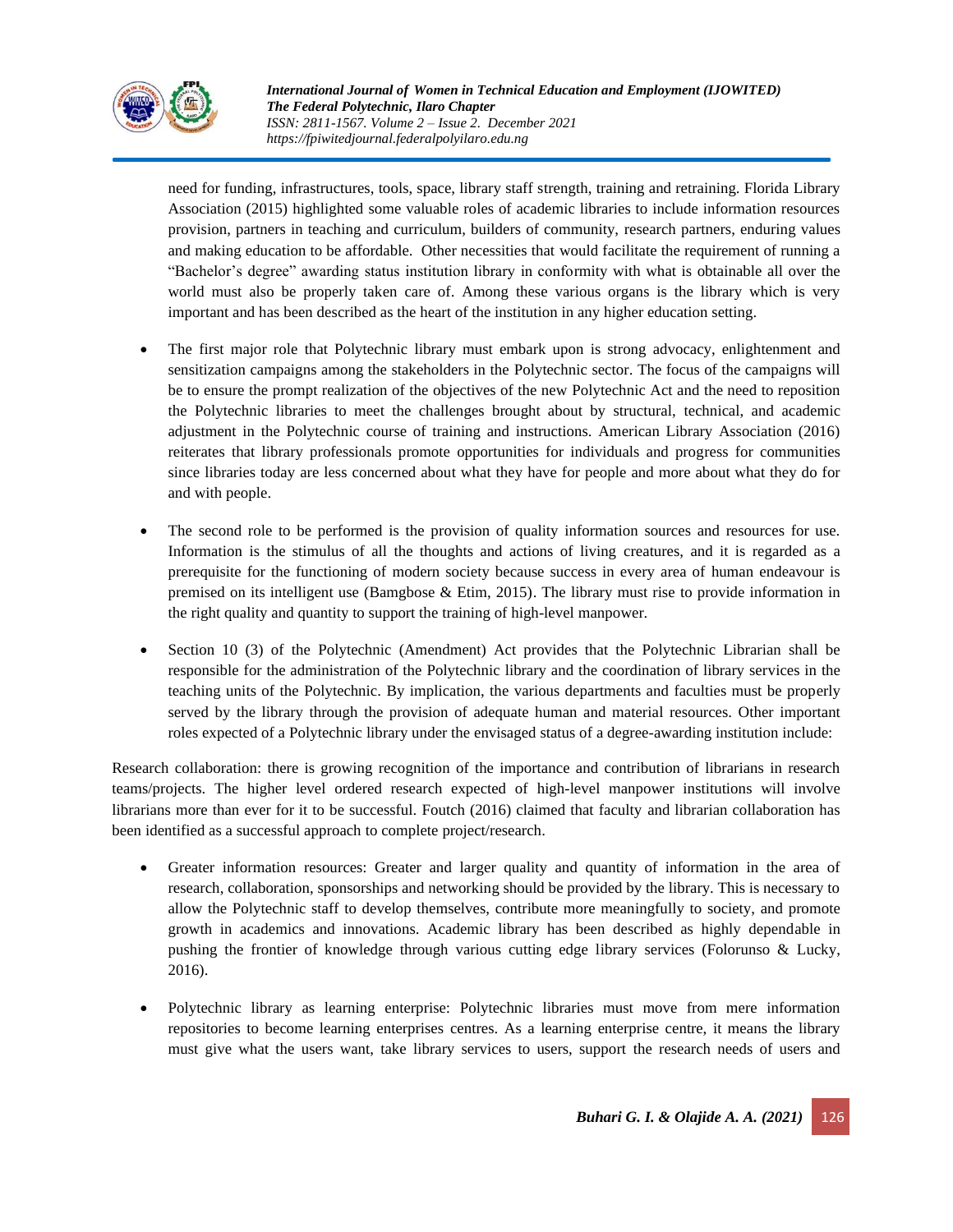

collaborate with all the users to ensure production and dissemination of such research. Libraries must actively engage students in learning and not just provide resources for them.

- Provision of rare and unique manuscripts: this is done by digitization to make the resource available to a larger number of users and preserve the resource for the future generation.
- Consolidation of inter-library loan system: the Polytechnic library will experience a surge in admission and number of users to be attended to and there is never a single library that has all the resources needed, there will be the need for them to establish/strengthen the collaboration among libraries of their status.
- Builders of community: library in physical or virtual space can provide platforms and access to resources for use in group works, collaborative activities, presentation rehearsals, tutoring and/or consulting.
- The need for a stronger partnership among the Polytechnic libraries than what is present now. Such a partnership will enable the Committee of Monotechnic and Polytechnic Librarians in Nigeria (COMPLIN) and Polytechnic and Monotechnic Library Foundation (POMLIF) to constitute themselves into a pressure group to actualize the objectives of the new Amendment Act.

### **Challenges Associated with the Polytechnic Library's New Status**

- Lack of adequate staff to perform the new responsibilities that come with the new status of the Polytechnics. The need for increased incompetence of the library staff, the new roles of the libraries will require a new level of quality performance which will mean that the staff will need to be trained and retrained or even re-skill to discharge their responsibilities.
- There is a general role changing performance among librarians in an academic environment especially when it comes to degree-awarding. These new changes will be new to some old library staff of the Polytechnics who are mainly traditional librarian practitioners. James, Shamchuk and Koch (2015) chronicled new roles of academic librarians as: being more of administrators, presenting more at conferences, coordination of projects, strategic planning like data collection and analysis, more committee work, more instruction and scholarly work such as research, presenting and publishing.
- Funding in the area of information resources provision as hardcopy, offline and online databases. Some of these will be acquired for the first time in most institutions and increasing the quantity will not be without antecedent costs.
- Increase in the number of students and staff to attend, there will be slightly more pressure on the human and material resources that are available. The need to manage and get the maximum value from these resources will be challenging.
- Involvement in interdisciplinary academic discourse may be another challenge as most of the present crop of librarians were appointed on the first degree which is not in tandem with the university system where you are not a librarian except you possess a master's degree. This lower-level qualification may not make some Polytechnic librarians contribute meaningfully to the academic discussions.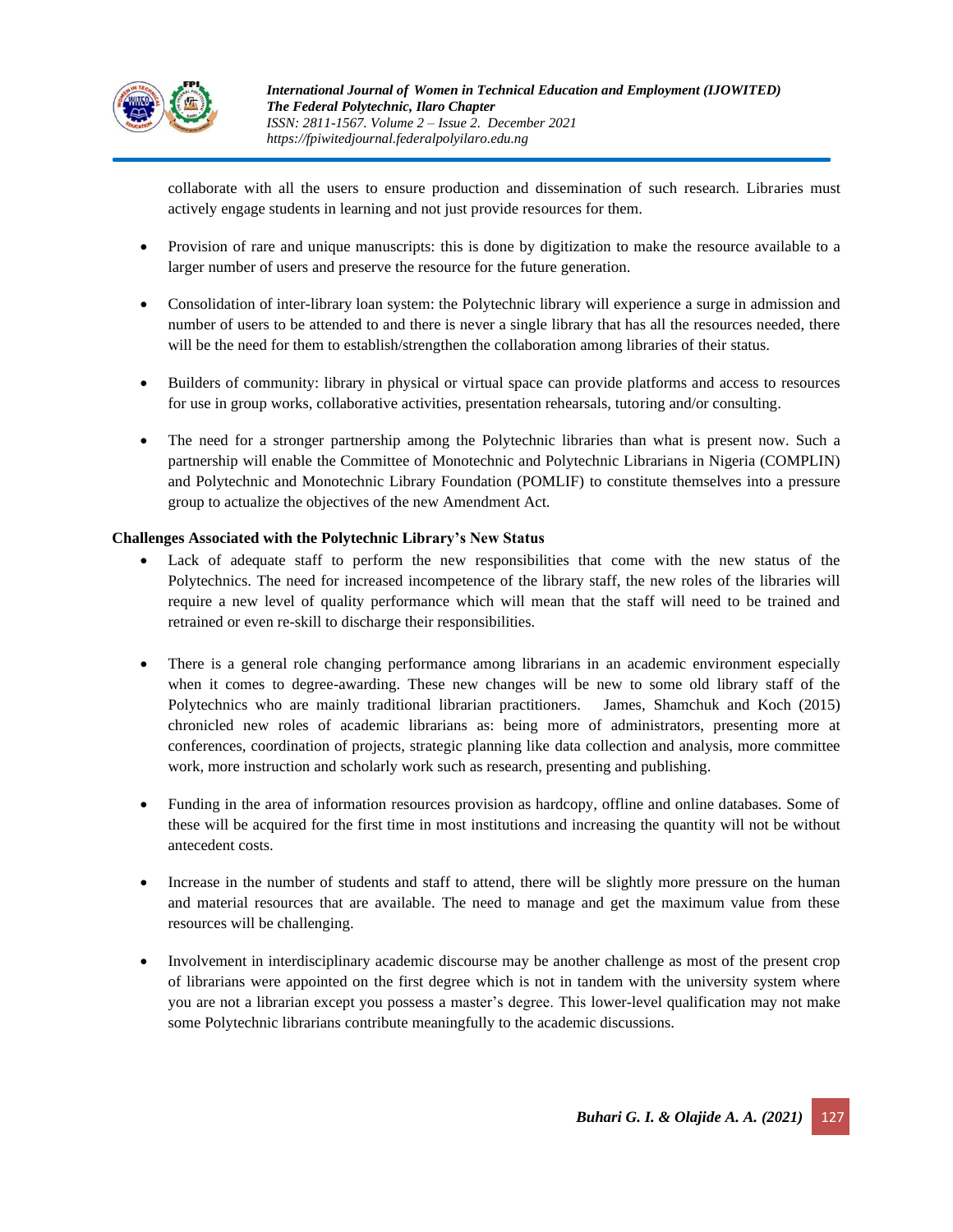

• Meeting up with the new level of accreditation requirement for a degree programme. The requirement of accreditation for a bachelor's degree is quite higher than what is known in the present diploma awarding programme.

### **3. Conclusion**

The new Polytechnic amendment act is a good development for the Polytechnics and the nation at large due to various progress and development that is expected to take place in the Polytechnic education and Nigeria economic and technology sector. For an improvement in education, there is also corresponding new roles and challenges that will follow. It is expected that stakeholders will not just be basking the euphoria of the new amendment act but rather take a proactive step and implement all that is necessary as highlighted to reap the full benefits of the new amendment. The library as a major stakeholder in the accomplishment of quality education in the tertiary sector should be given adequate attention, and necessary assistance should be given to attain the desires of the pioneer of the struggle for the amendment.

### **References**

- Adeoti, O. (2019). The Punch: Implications of the Federal Polytechnics (Amendment) Act (1) Published July 12, 2019.
- Afolayan, G. G. (2011). Amending the law establishing Polytechnic for national technology emancipation. *Multidisciplinary Journal of Research Development*; 17(1).
- American Library Association (2016). Working with Community Leaders, http://www.ala.org/tools/challengesupport/community (Accessed April 6, 2020), Document ID: 1f8b01b5- 7aee-d204-b130-247c88326bc0
- Bamgbose, O. J., & Etim, I. A. (2015). Accessing government information in Africa through the Right to Know: the role of the library. <http://creativecommons.org/licenses/by/3.0/>
- Federal Polytechnics (Amendment) Act, 2019.
- Federal Polytechnics (Amendment) Decree No 5 of 1993.
- Federal Polytechnics Establishment Act, 1979.
- Florida Library Association (2015). The valuable roles of academic library.
- Folorunso F. J. & Lucky, O. U. (2016). Roles of Academic Libraries in University Accreditation in Nigerian: Challenges and Way Forward. *Journal of Applied Information Science and Technology,* 9 (2), 1-6
- Foutch, L. J. (2016). A new partner in the process: The role of a librarian on a faculty research team. *Collaborative Librarianship*, *8*(2), 6.
- James, N., Shamchuk, L. & Koch, K. (2015). Changing roles of librarians and library technicians. *The Canadian Journal of Library and Information Practice and Research,* 10(2),1-29.
- Kumar, P. K. S. (2016). Role of library and information science professionals in the knowledge society. *Journal of Information*; 2(2), 10-17,

National Policy on Education (2013). Federal Republic of Nigeria, 6<sup>th</sup> Edition.